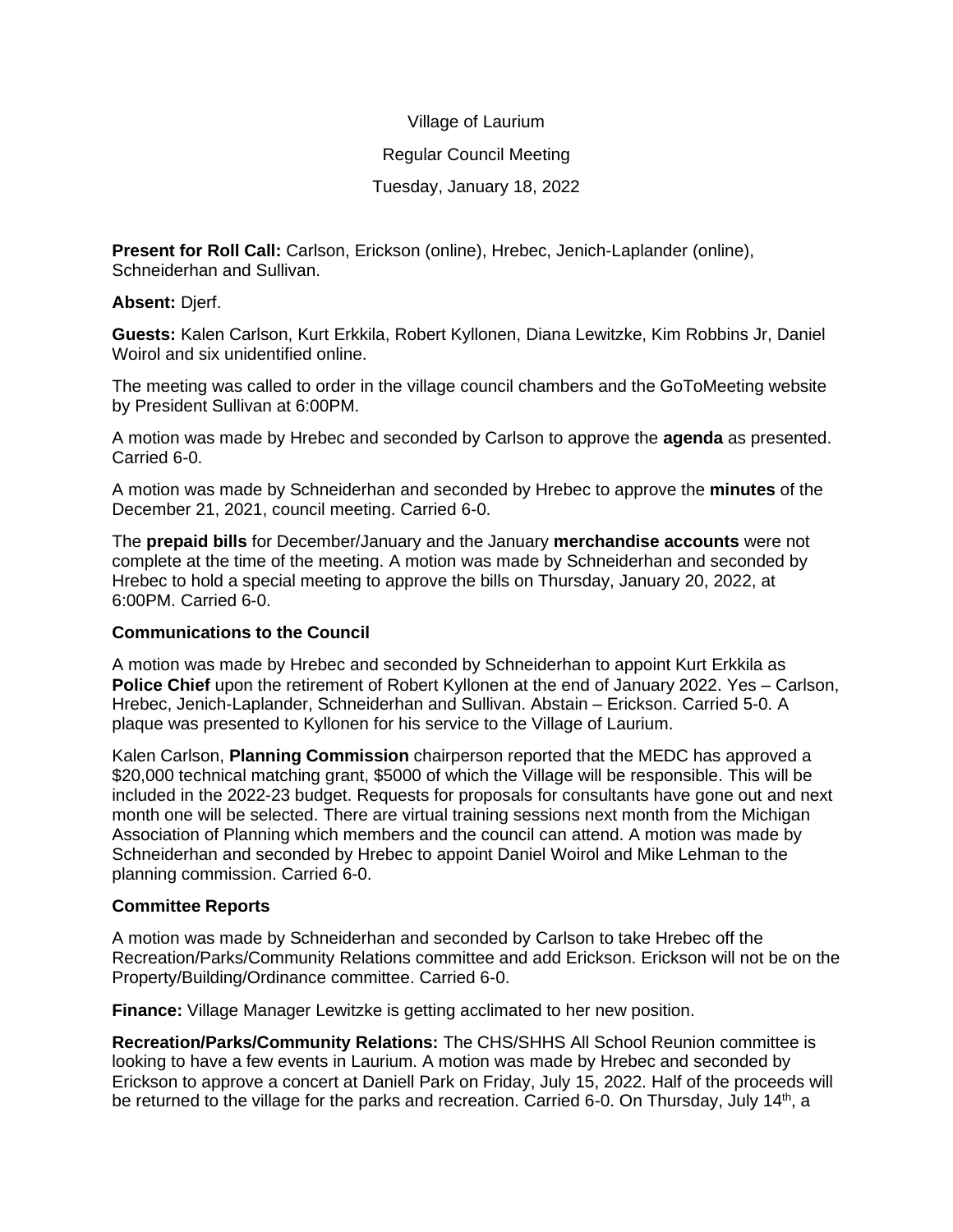movie night is being planned at Daniell Park. More details of this event will be known next month. There will also be a Medallion hunt in Laurium during the reunion. A roller-skating party will be held at the George Gipp Arena on Sunday, July 17<sup>th</sup>. June 24<sup>th</sup>-26<sup>th</sup>, a regional softball tournament is being planned at the ballfields. Access to the George Gipp Arena will be needed. The committee will be looking at what events can take place during the tournament. Erickson would like to have the Arena cooling system serviced in the summer when other area rinks are utilizing a common company rather than wait until shortly before the season starts. He would also like to learn the operation of the plant & Zamboni so that not just one person is knowledgeable.

**Public Safety – Police:** Erkkila and Lewitzke are working on a grant from the State, which we are qualified to receive, for police training and recruitment. The deadline to apply is February 15<sup>th</sup> and all expenditures would need to be made by September 30<sup>th</sup> to receive reimbursement. Erkkila also spoke with the village attorney regarding the yard maintenance ordinance procedure.

Schneiderhan had to leave the meeting at 6:40PM.

**Public Safety – Fire:** The annual report from the department was received from Chief Dan Zubiena. A motion was made by Carlson and seconded by Hrebec to approve the departments officers: Chief – Daniel Zubiena, 1<sup>st</sup> Assistant – Sean Jacques, 2<sup>nd</sup> Assistant – Dylan Parske, Secretary – Jason Lund and Treasurer – Jesse Caron. Carried 5-0.

**Streets/Equipment/Sanitation:** The department is still looking for dump trucks at auctions but there are not many to be had.

**Property/Building/Ordinance:** Hrebec has been working on the rental ordinance. The City of Bessemer has a simple ordinance that she would like to model after for now. A rental would be defined, landlords would need to register and be in compliance with code. She will have a draft available for the February meeting.

**Beautification:** No report.

Unfinished Business

President Sullivan feels the council needs to become more informed about marijuana issues and how the community feels about having businesses in Laurium.

#### **New Business**

Village Manager Lewitzke is teaching a class at Finlandia and is not in the office on Tuesday and Thursday afternoons from 2:00pm-5:00pm. The **hours** the office is closed need to be posted. Due to the rise in COVID cases, the village office has been locked. There were complaints that it was difficult to conduct business so a sign will be put on the door with the phone number & email for the manager and possibly installing a doorbell outside. A new phone system with caller id and answering capabilities will be up and running soon.

Jenich-Laplander indicated that there should be 2 or 3 administrators for the **Facebook account**, and they should follow a style guide for posting and responses. Herself, Hrebec and Lewitzke will be the administrators. Discussion was held on content and turnaround time for posting. Quotes for building a new website with village management will be available at the February meeting.